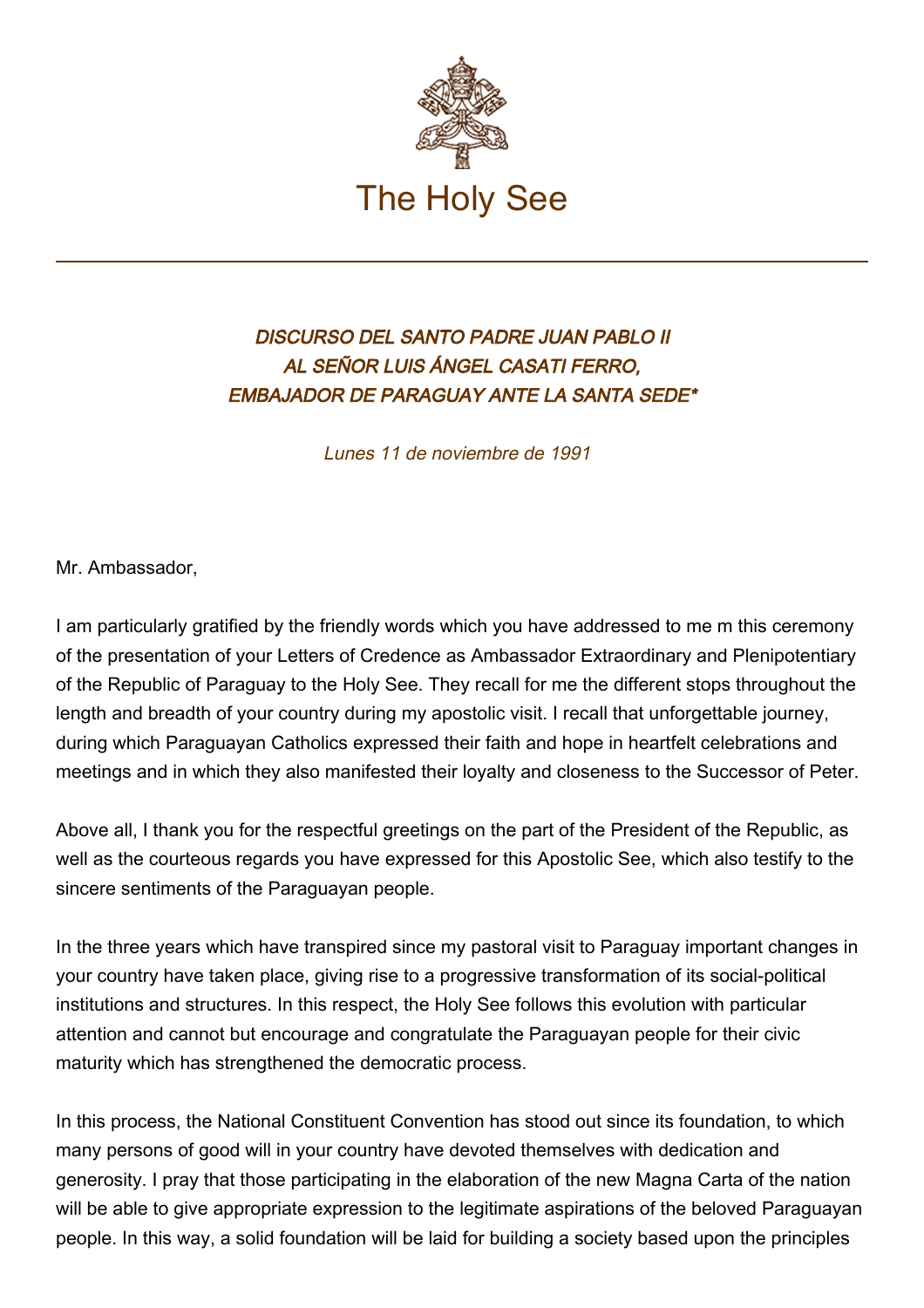of social justice and liberty, with full respect for human rights.

To achieve these objectives, it is necessary to co-ordinate the legitimate rights of all citizens in a common endeavour of peaceful co‑existence. These desires are expressed by the words of the Bishops of Paraguay in their recent joint document: «All of us want to achieve and contribute something so that a new Paraguay will be realized through justice, liberty, employment, equality before the law, and solidarity among all» (Instruccion Pastoral sobre el Matrimonio y la Familia, 8 September 1991, n. 3). But building a more just, fraternal, and united society requires that the Christian concept of life and the moral teachings of the Church continue to be the essential values which inspire those persons and groups which work for the good of the nation. In this way, one will be able to respond adequately to human needs and aspirations, while at the same time cooperating with the true designs of God.

The Government which you have the honour to represent, Mr. Ambassador, has manifested its intention of achieving a state of law with the restoration of participatory democracy, both on the political level as well as the economic. This means it is necessary to reconcile political activity with ethical values, since according to the wise tradition of principles based on Christian ethics, the maintenance and exercise of public power cannot be conceived as the result of conflicting egotistical interests, but must be motivated by a sincere and effective vocation to serve the common good. It is always necessary to defend and protect those fundamental values of social life, such as respect for truth and justice, and the commitment to peace and freedom. The challenges of the future are many and represent obstacles which will not always be easy to overcome. But this should not cause discouragement, since Paraguay can also count on the greatest riches a people can have: the faith of the people. As I had the occasion to note during my apostolic visit to your country: «The Christian roots of your people, joined to the hope that comes from your human and spiritual resources, will make each one desire solidarity, generous commitment, mutual respect, ongoing dialogue. Thus Paraguay may advance more and more towards its objectives of progress through peace, concord and equality among its citizens, without any distinction of origin or social condition» (Address to the «Builders of Society», Asuncion, 17 May 1988, n. 7).

I want to reiterate, Mr. Ambassador, the professed willingness of the Church in Paraguay to collaborate - within the framework of her proper religious and moral mission - with the authorities and different institutions of the country in promoting all that works to the greater good of the human person and social groups, especially the less fortunate. I can assure you that the Bishops, priests and religious communities, motivated by a desire to give Gospel witness, without yielding to passing or one-sided interests, will continue to make their valuable contribution in those important fields such as education health, and service to indigenous peoples, farm workers, and those most in need. This was stated dearly by the Paraguayan Episcopate in its Pastoral Letter Una Constitución para nuestro pueblo (Asuncion, 18 September 1991).